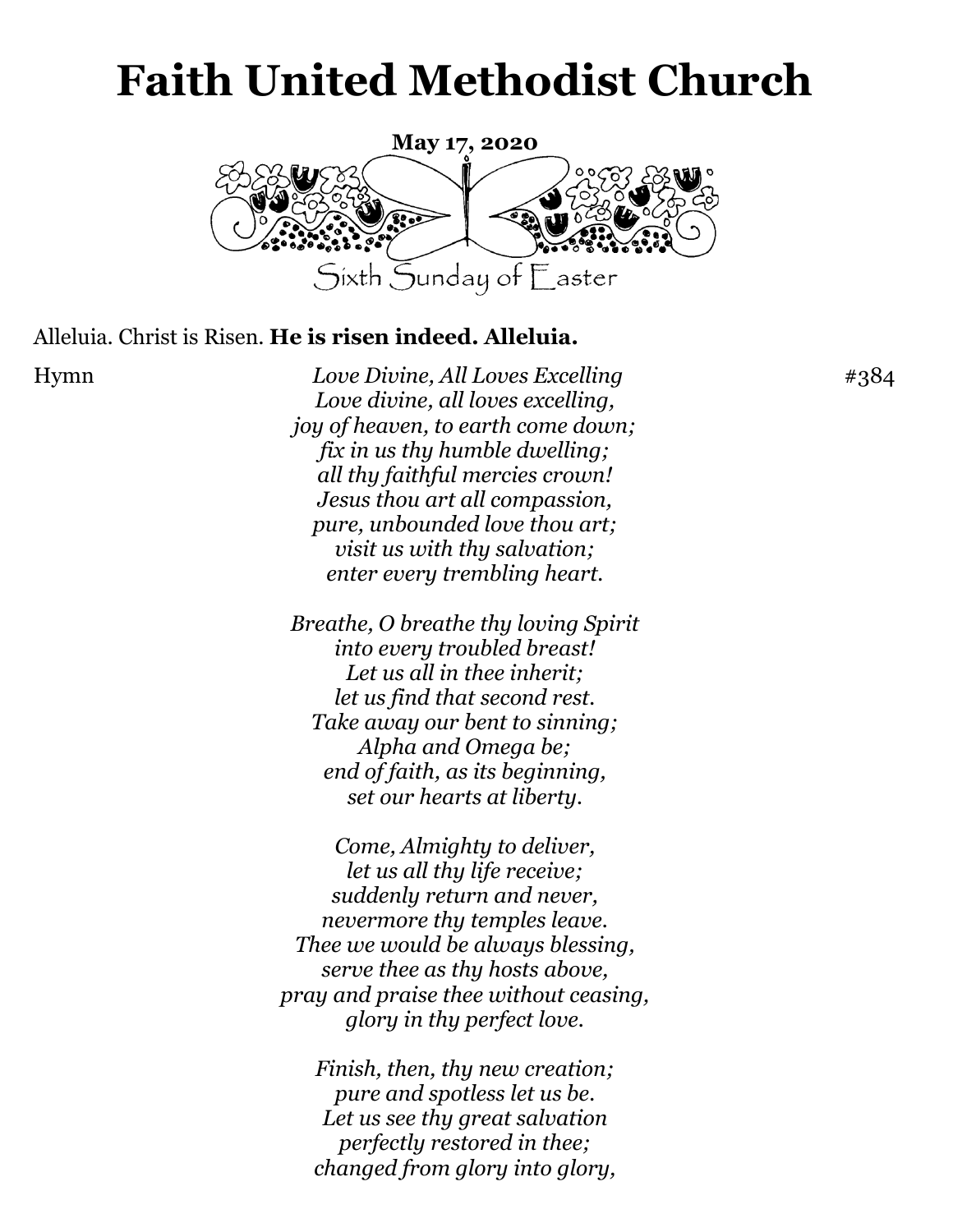*till in heaven we take our place, till we cast our crowns before thee, lost in wonder, love, and praise.*

#### Opening Prayer

Almighty God, through Jesus Christ you overcame death and opened to us the gate of everlasting life. Grant that we, who celebrate the day of our Lord's resurrection, may, by the renewing of your Spirit arise from the death of sin to the life of righteousness; through Christ our Lord. Amen.

#### Epistle Reading 1 Peter 3:13-22

Now who will harm you if you are eager to do what is good? But even if you do suffer for doing what is right, you are blessed. Do not fear what they fear, and do not be intimidated, but in your hearts sanctify Christ as Lord. Always be ready to make your defence to anyone who demands from you an account of the hope that is in you; yet do it with gentleness and reverence. Keep your conscience clear, so that, when you are maligned, those who abuse you for your good conduct in Christ may be put to shame. For it is better to suffer for doing good, if suffering should be God's will, than to suffer for doing evil. For Christ also suffered for sins once for all, the righteous for the unrighteous, in order to bring you to God. He was put to death in the flesh, but made alive in the spirit, in which also he went and made a proclamation to the spirits in prison, who in former times did not obey, when God waited patiently in the days of Noah, during the building of the ark, in which a few, that is, eight people, were saved through water. And baptism, which this prefigured, now saves you—not as a removal of dirt from the body, but as an appeal to God for a good conscience, through the resurrection of Jesus Christ, who has gone into heaven and is at the right hand of God, with angels, authorities, and powers made subject to him.

#### Psalm 66

**R –** *O people, be glad and sing for joy! Declare God's glory in every land!*

Bless our God, O peoples, let the sound of God's praise be heard, who has kept us among the living, and has not let our feet slip.

**For you, O God, have tested us; you have tried us as silver is tried.** You brought us into the net; you laid afflictions on our loins;

**you let people ride over our heads; we went through fire and through water; yet you have brought us forth to a spacious place. R**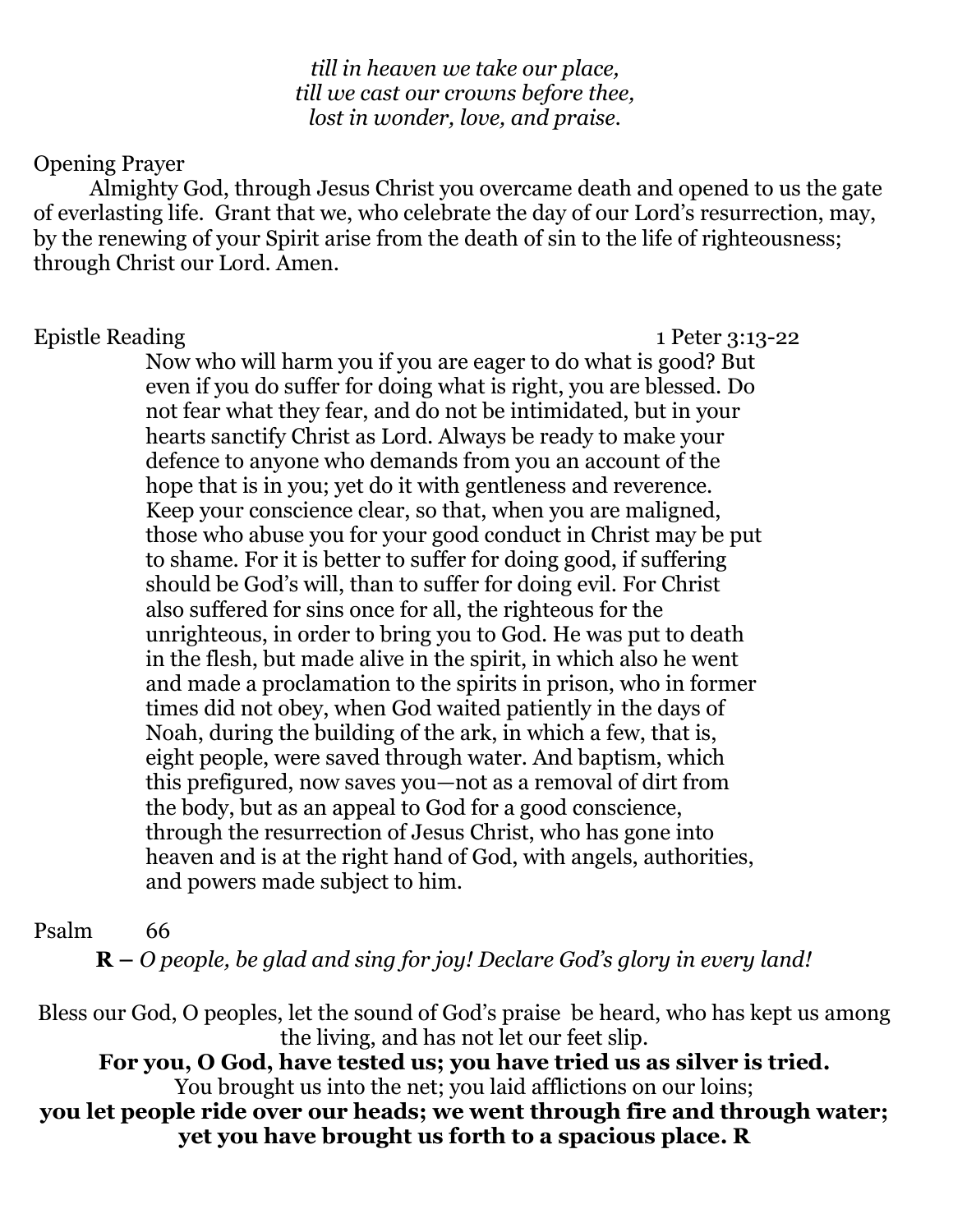I will come into your house with burnt offerings; I will pay you my vows, that which my lips uttered and my mouth promised when I was in trouble.

**I will offer to you burnt offerings of fatlings, with smoke of the sacrifice of rams; I will make an offering of bulls and goats.**

Come and hear, all you who worship God, and I will tell what God has done for me. **I cried aloud to God, who was highly praised with my tongue.**

If I had cherished iniquity in my heart, the Lord would not have listened.

### **But truly God has listened, and has given heed to the voice of my prayer. Blessed be God, who has not rejected my prayer or removed his steadfast love from me. R**

Hymn *Abide with Me #700 Abide with me; fast falls the eventide; the darkness deepens; Lord, with me abide. When other helpers fail and comforts flee, Help of the helpless, O abide with me.*

> *Swift to its close ebbs out life's little day; earth's joys grow dim; its glories pass away; change and decay in all around I see; O thou who changest not, abide with me.*

*I need thy presence every passing hour. What but thy grace can foil the tempter's power? Who, like thyself, my guide and stay can be? Through cloud and sunshine, Lord, abide with me.*

*I fear no foe, with thee at hand to bless; ills have no weight, and tears no bitterness. Where is death's sting? Where, grave, thy victory? I triumph still, if thou abide with me.*

*Hold thou thy cross before my closing eyes; shine through the gloom and point me to the skies. Heaven's morning breaks, and earth's vain shadows flee; in life, in death, O Lord, abide with me.*

## Gospel Reading John 14:15-21

'If you love me, you will keep my commandments. And I will ask the Father, and he will give you another Advocate, to be with you for ever. This is the Spirit of truth, whom the world cannot receive, because it neither sees him nor knows him. You know him, because he abides with you, and he will be in you.

'I will not leave you orphaned; I am coming to you. In a little while the world will no longer see me, but you will see me; because I live, you also will live. On that day you will know that I am in my Father, and you in me,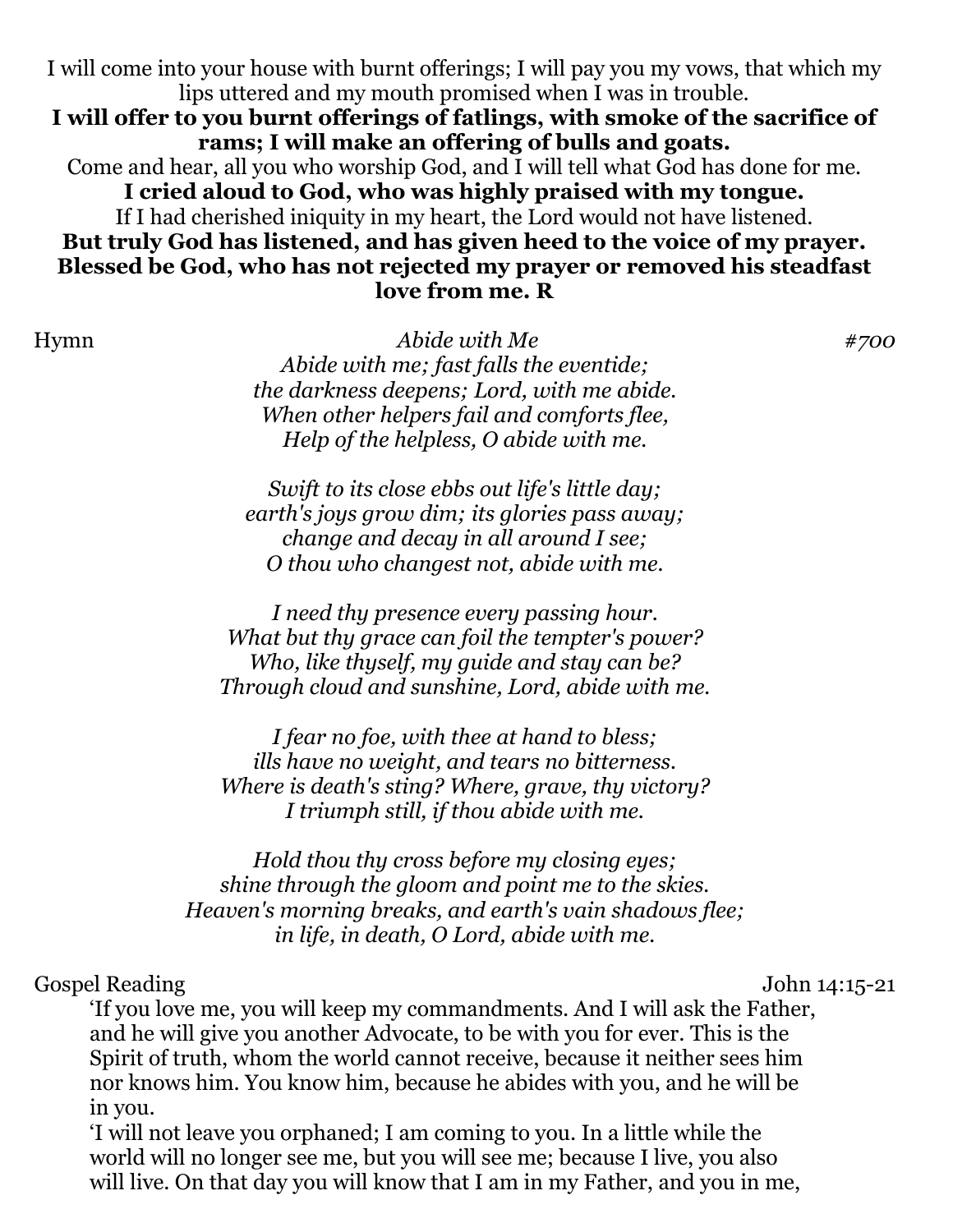and I in you. They who have my commandments and keep them are those who love me; and those who love me will be loved by my Father, and I will love them and reveal myself to them.'

 Leader: The Word of God, for the People of God **Response: Thanks Be to God. Amen.**

**Gospel Response:** *Jesu, Jesu, fill us with your love, show us how to serve the neighbors we have from you.*

Children's Time

Special Music *Where He Leads Me*

Prayer: Speak to us, Risen Christ, along this road: **explain the Scriptures, break open the bread of life, and set our hearts on fire with your love. Amen.**

Witness *Into the Unknown: Promise*

Affirmation of Faith

**I believe in God the Father Almighty, maker of heaven and earth; And in Jesus Christ his only Son our Lord; who was conceived by the Holy Spirit, born of the Virgin Mary, suffered under Pontius Pilate, was crucified, dead and buried; the third day he rose from the dead; he ascended into heaven, and sitteth at the right hand of God the Father Almighty; from thence he shall come to judge the quick and the dead. I believe in the Holy Spirit, the holy catholic church, the communion of saints, the forgiveness of sins, the resurrection of the body, and the life everlasting. Amen.** Ĭ

Gloria Patri

*Gloria be to the Father and to the Son and to the Holy Ghost; as it was in the beginning, is now, and ever shall be, world with-out end. A-men. A-men.*

**Song of Prayer:** *Alleluia, alleluia! Give thanks to the risen Lord. Alleluia, alleluia give praise to his name.*

Prayers of the People

 For our unity and the unity of your whole church in your mission to make disciples of Jesus Christ for the transformation of the world? Lord in your mercy, **Hear our prayer**.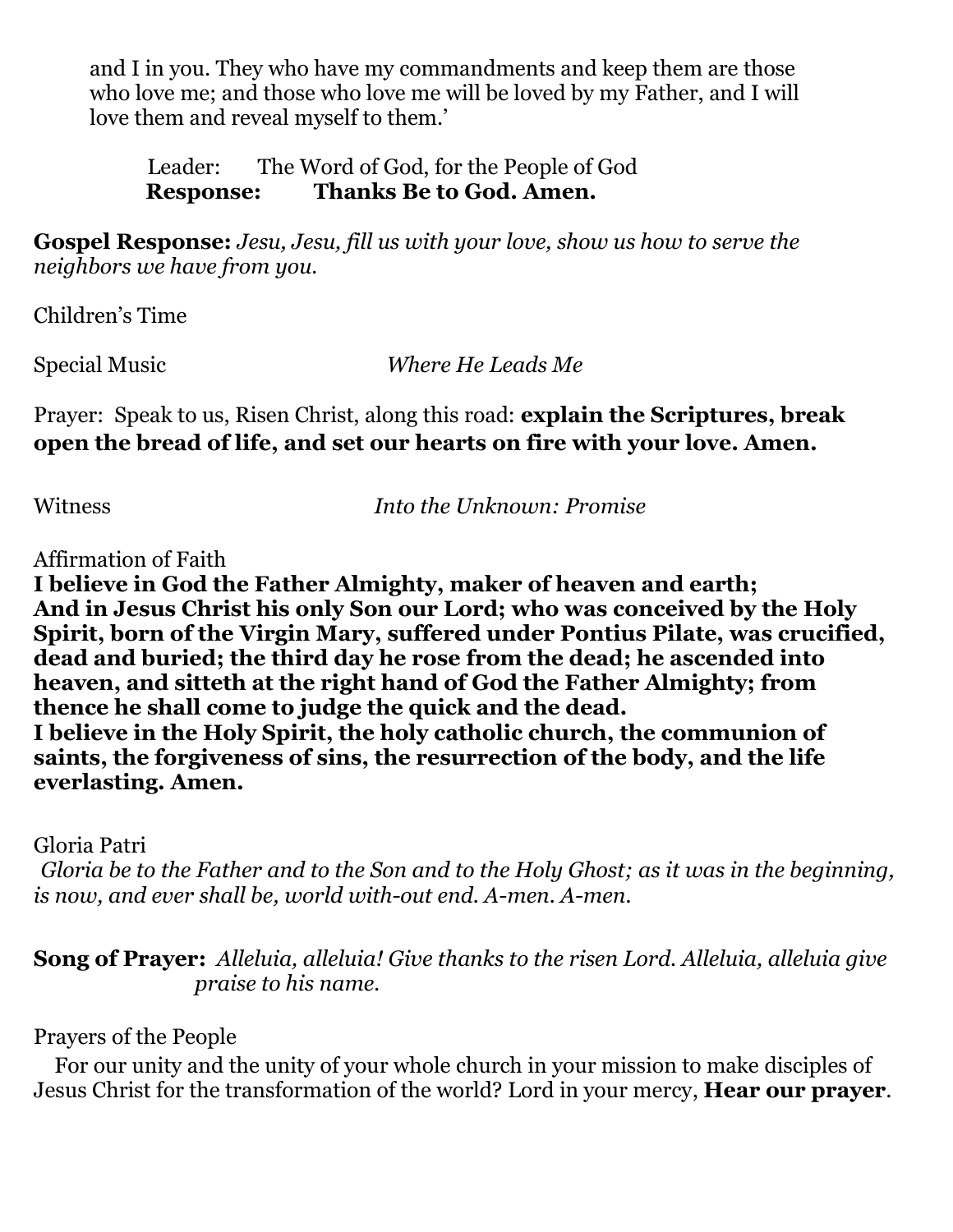With leaders at every level of our common life— villages, towns, states, nations, corporations, and international associations—that there may be peace and justice for all people. Lord in your mercy, **Hear our prayer.**

 For the earth, that we may be and inspire others to be good stewards of all of the gifts of your creation. Lord in your mercy, **Hear our prayer.**

With all who need your healing and deliverance, from physical or mental illness, isolation, deprivation, violence, and any form of oppression. Lord in your mercy, **Hear our prayer**.

 We gather all these prayers into the prayer your Son taught to us, **Our Father, who art in heaven, hallowed be thy name. Thy kingdom come, thy will be done on earth as it is in heaven. Give us this day our daily bread. And forgive us our trespasses, as we forgive those who trespass against us. And lead us not into temptation, but deliver us from evil. For thine is the kingdom, and the power, and the glory forever. Amen.**

#### Confession & Pardon

God of grace and glory, we thank you that you judge us not by the perfection of our actions, but by our readiness to live boldly by faith.

Help us, as individuals and as a congregation, to trust you and follow where you lead, that in Christ your name may be glorified in all the earth. Amen.

[Silent Prayer]

Hear the Good News. Christ died for us while we were yet sinners. That proves God's love for us. In the name of Jesus Christ, you are forgiven. **In the name of Jesus Christ, you are forgiven. Glory to God! Amen.**

Peace of Christ **"May the peace of Christ be with you."**

**Song of Offerings: Do Lord, oh do, Lord, oh do you remember me; do, Lord, oh Lord, oh do you, remember me; do Lord, oh do, Lord, oh do you, remember me, way beyond the blue.** 

Collecting of Tithes & Offering

Doxology: *Praise God, from whom all blessings flow. Praise him, all creatures here below; praise him above, ye heavenly host; praise Father, Son and Holy Ghost. Amen.*

Hymn *Because He Lives #364 God sent His son, they called Him Jesus He came to love, heal and forgive He lived and died to buy my pardon*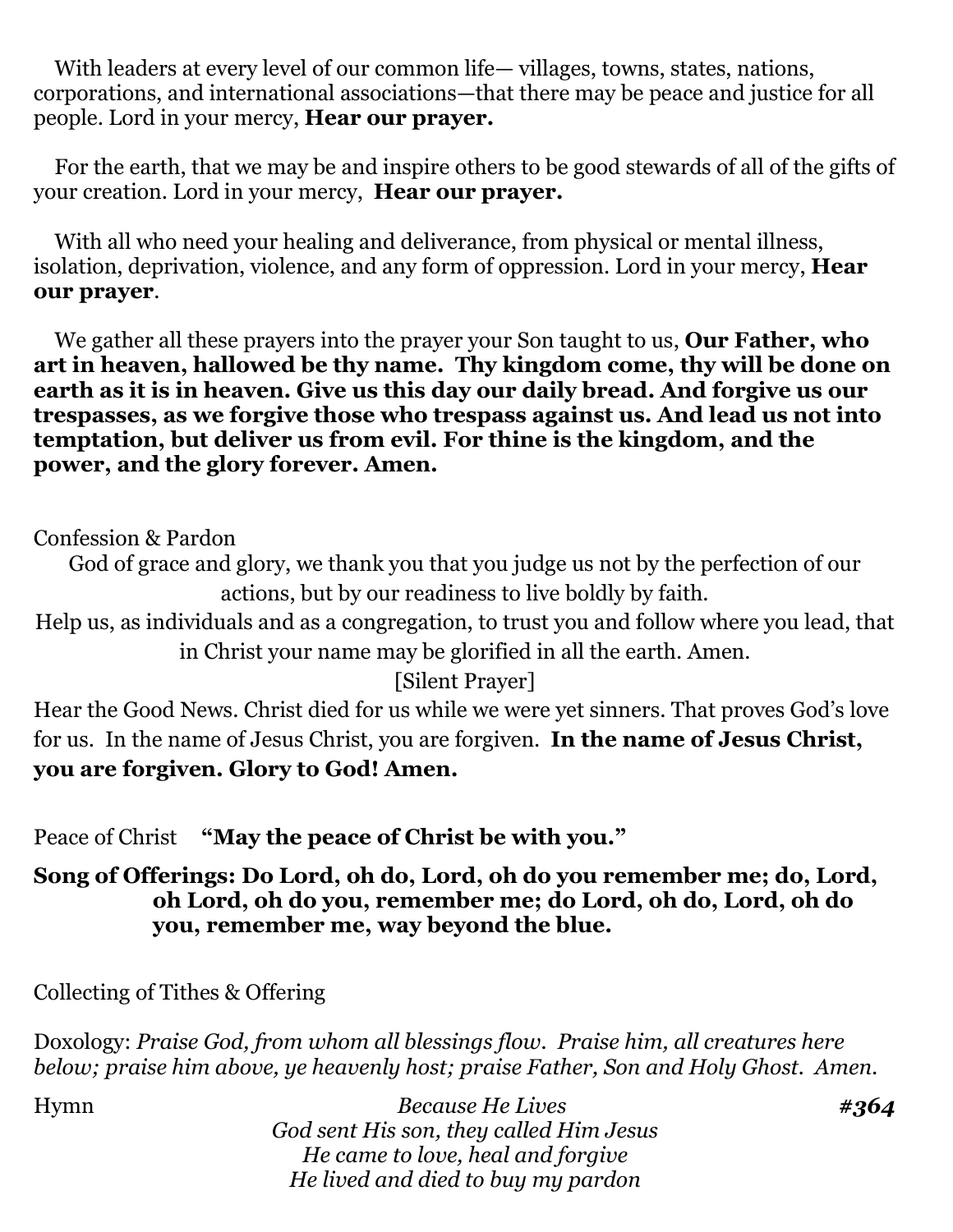*An empty grave is there to prove my savior lives*

*Refrain Because He lives, I can face tomorrow Because He lives, all fear is gone Because I know He holds the future And life is worth the living, just because He lives*

*How sweet to hold a newborn baby And feel the pride and joy He gives But greater still the calm assurance This child can face uncertain day, because He lives Refrain*

*And then one day, I'll cross the river I'll fight life's final war with pain And then, as death gives way to victory I'll see the lights of glory and I'll know He reigns Refrain*

Benediction

Benediction Response *Lift High the Cross Lift high the cross, the love of Christ proclaim till all the world adore his sacred name.*